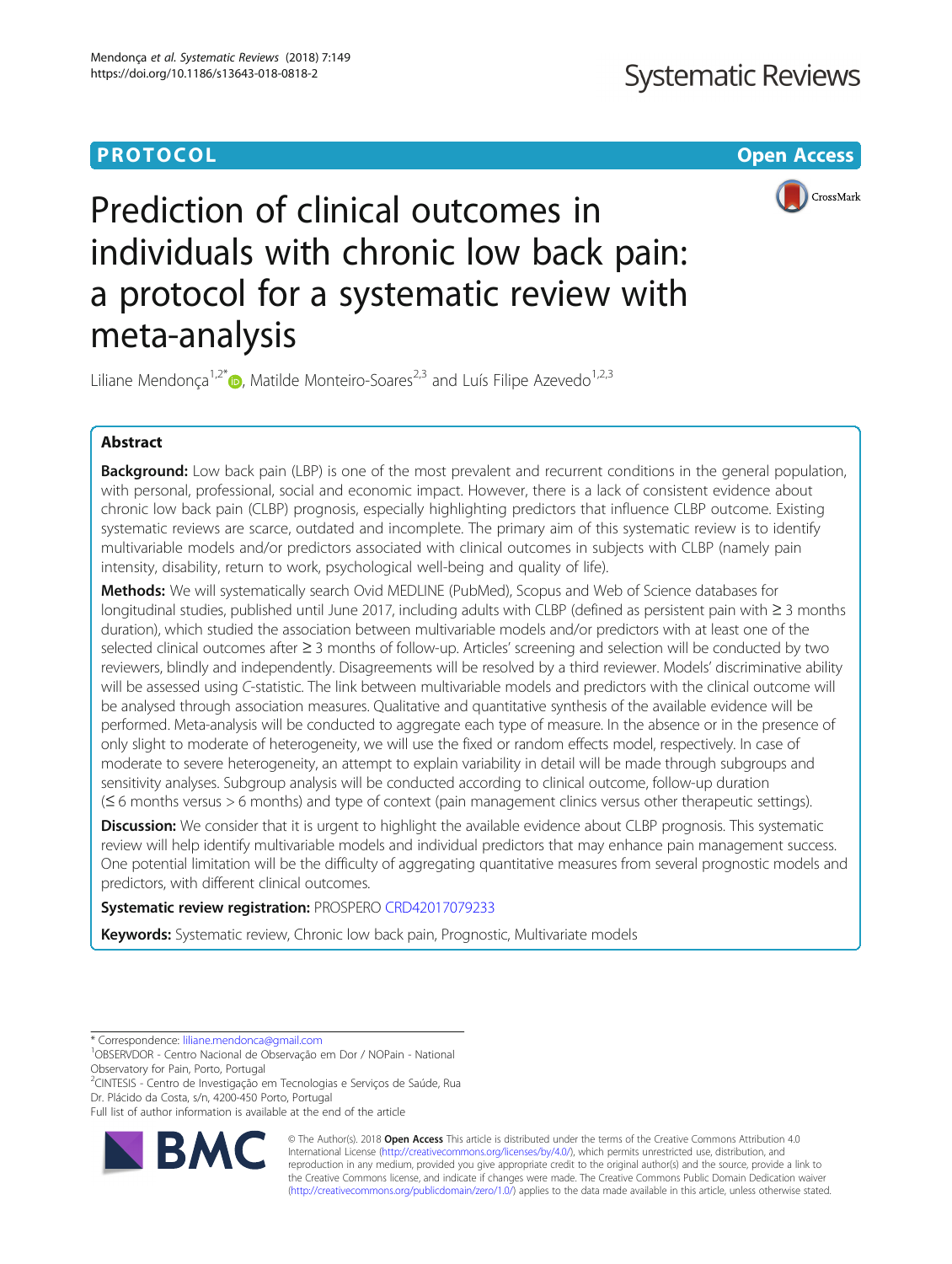## Background

Low back pain (LBP) is one of the most prevalent types of chronic pain in clinical practice [\[1](#page-4-0)]. Researchers estimate that low back pain affects 4–33% of the population at any given point, and will affect 60–80% of the population at some point during life, and this prevalence increases with age  $[2-4]$  $[2-4]$  $[2-4]$  $[2-4]$ . After an acute low back pain episode, the majority (about 90%) recovers in a few months [[5](#page-4-0), [6](#page-4-0)], although recurrences are common (varying between 25 to 50% in a year) [\[7\]](#page-4-0). Furthermore, LBP recurrences are the main occurrence responsible for seeking health care, sick leave and other work-related problems and activity limitations, which lead to a major impact on financial and human resources [\[7](#page-4-0)]. Definitions of onset or conclusion of an acute or subacute low back pain episode and what is considered recovery are still unclear [[8\]](#page-4-0).

When low back pain persists for more than 3 months, it is considered to be a chronic low back pain (CLBP) [\[9](#page-4-0), [10](#page-4-0)]. Although the progression to CLBP occurs in a minority of the population with low back pain (about 10% of the adult population  $[10]$ ), CLBP is a complex and heterogeneous condition, disabling and costly  $[11]$  $[11]$ , with an uncertain prognosis [[8,](#page-4-0) [12\]](#page-4-0). So, objective measures have been studied to accurately predict low back pain progression from acute to chronic. The most commonly used variables are work-related (workers' litigation status, return to work), clinical (treatment interventions), psychological (psychiatric comorbidities, health-related quality of life, and coping behaviors), and sociodemographic [[13](#page-5-0)–[15\]](#page-5-0).

Until now, much more focus has been given to acute or subacute low back pain episodes' prognosis when compared to CLBP. However, acute and chronic low back pain natural courses differ greatly, and it is possible that the prognostic factors are also different  $[16]$  $[16]$ . For instance, individuals with CLBP are more likely to seek and use health care resources than individuals with acute low back pain episodes [[5\]](#page-4-0). Thus, we consider that more attention should be given also to CLBP prognosis.

Highlighting predictors that influence the clinical outcome of CLBP is a major challenge to improve prognosis and select patients for which specific therapies may be required, still, there is a lack of consistent evidence around CLBP prognosis. The most effective way of translating evidence into clinical care is through clinical prediction rules, meaning, multivariate models that stratify subjects by their risk of having or developing a determined clinical outcome, or by their chance of benefit from a specific treatment [[17](#page-5-0)]. However, one of the crucial steps for these models' derivation and assessment is to understand which composing variables are most pertinent [\[18\]](#page-5-0).

To the best of our knowledge, there are few systematic reviews [\[16](#page-5-0), [19](#page-5-0)–[21\]](#page-5-0) focusing on prognostic multivariable models and/or individual predictors for CLBP that are clearly outdated and have provided a less comprehensive and broad perspective around this topic. The most recent review included studies published until 2010 [[16](#page-5-0)] and the remaining included studies from more than 15 years back [[19](#page-5-0)–[21](#page-5-0)]. Another concern is that they had study type and/or participants' restrictions which can impair the results' generalization, for example, including only randomized controlled trials [[16\]](#page-5-0) or subjects undergoing multidisciplinary rehabilitation [\[20\]](#page-5-0).

For all this, with our review, we primarily aim to identify multivariable models used to predict clinical outcomes in subjects with CLBP, namely pain intensity, disability, return to work, psychological well-being and quality of life (QoL).

As we expect to find few published multivariable models for these outcomes' prediction, in order to guide future research and models' development, we also aim to ascertain isolated univariate predictors that are linked to CLBP patients' prognosis, meaning the probability of improving clinical outcomes during follow-up. So, we will focus on independent univariate predictors' and multivariable models association with the described clinical outcomes, meaning we aim at identifying studies both with univariate and/or multivariable analysis.

Depending on several study characteristics, such as duration of follow-up after LBP chronicity has installed, clinical setting and methodological quality, the results achieved may be highly heterogeneous. To better understand the impact of such different characteristics between studies, we aim to explore them in detail. In addition, we aim to enumerate the instruments most commonly used to assess CLBP prognosis and measure pain intensity, disability, return to work, psychological well-being and QoL in individuals with CLBP.

### Methods/ Design

This review protocol was registered in PROSPERO database under the number CRD42017079233.

This study protocol was defined following the recommendations and orientations included in the PRISMA-P (Preferred Reporting Items for Systematic review and Meta-Analysis Protocols) checklist [\[22](#page-5-0)].

### Search strategy

The search will be carried out in Ovid MEDLINE (PubMed), Scopus and Web of Science databases. The construction of the query search will be an iterative process in which controlled vocabulary, free text, synonyms and related terms will be used, connected by Boolean operators. The used search is described in Additional file [1](#page-4-0): Table S1. We have used a broad query in order to achieve the highest sensitivity possible. Thus, we have not restricted the search by date limit, context, any specific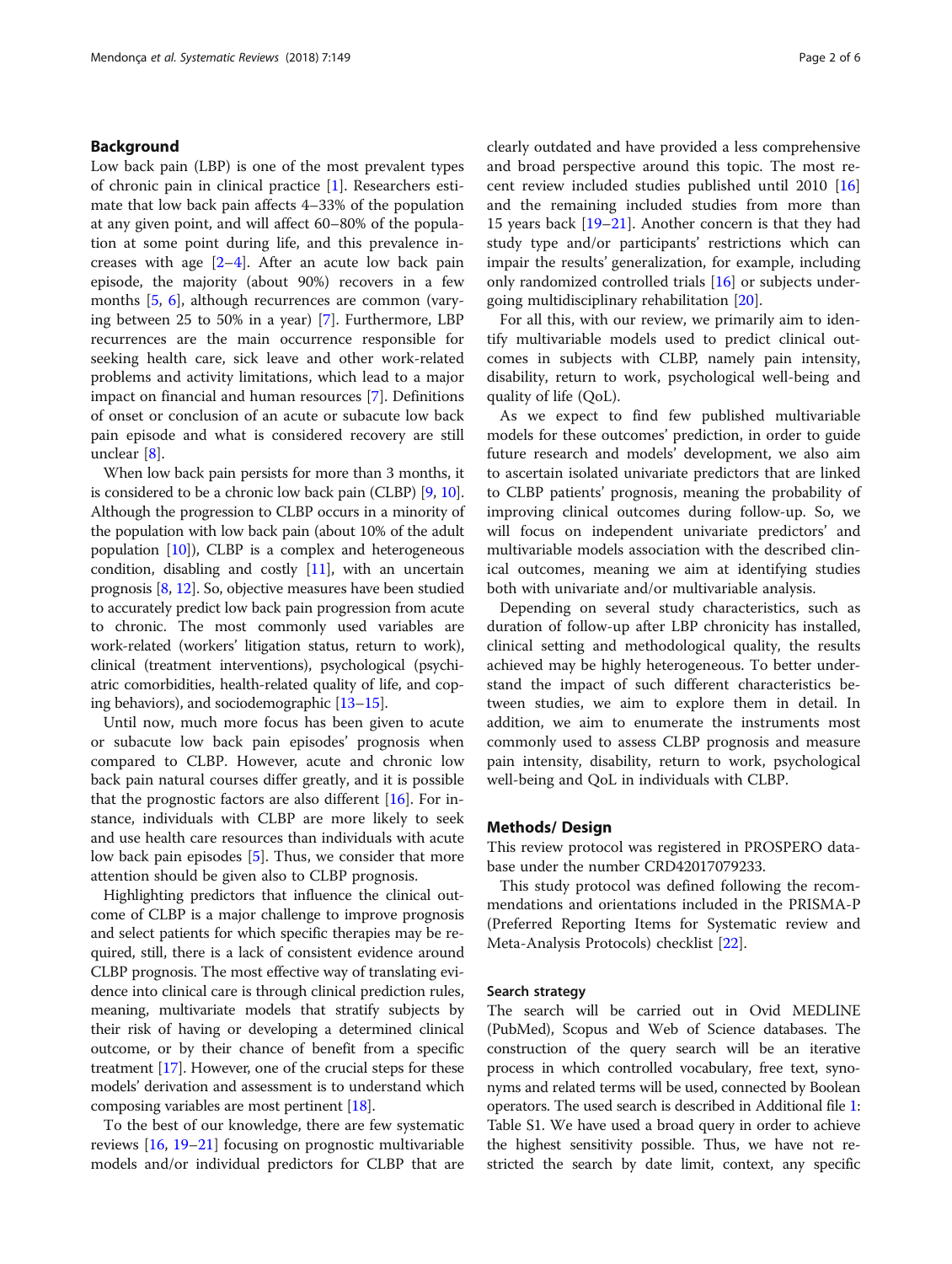chronic low back pain etiology (such as neuropathic, oncological, etc.), follow-up, study type or language.

Our search will be complemented by manual searching abstracts books of relevant congresses and scientific meetings held in the last 10 years [namely IASP (International Association for the Study of Pain), EFIC (European Pain Federation) and World Institute of Pain], in addition to the references of included studies and other related reviews.

## Inclusion and exclusion criteria

Articles will be included if they were:

Published until June 2017

Clinical trials or observational studies (such as prospective, retrospective, cohort or case-control studies), Conducted on adults (> 18 years) with chronic low back pain (defined as persistent pain that lasts for more than 3 months), Evaluated the predictive ability of multivariable models or individual predictors and the strength of association

between outcomes and predictors with pain intensity, or disability, or return to work, or psychological wellbeing or QoL and

Had at least 3 months of follow-up.

Articles will be excluded if they:

Included a population with a specific pathology (namely arthritis, fractures, nerve compression) or Had as a primary goal to assess the efficacy of a specific intervention (whether pharmacologic or another kind).

No restriction on the language of publication will be applied.

## Procedure

The screening procedure will firstly focus on titles and abstracts of the articles found. Secondly, all potential studies will be selected through full-text reading. Both procedures will be carried out by two reviewers (LM and MMS), blindly and independently.

All reasons for exclusion will be recorded. Disagreements will be resolved by a third reviewer (LFA). Reliability of the selection process will be evaluated using a proportion of agreement and kappa statistics.

Authors of the selected studies will be contacted whenever additional clarifications are necessary regarding inclusion criteria fulfillment or data extraction.

We will describe the procedure of identification, study selection and data analysis using a PRISMA flow chart identical to the one presented in Additional file [1](#page-4-0): Figure S1.

## Assessment of study bias

Methodological quality and risk of bias assessments will be performed by two reviewers (LM and MMS), blindly and independently. Disagreements will be resolved by a third reviewer (LFA). The agreement proportion and kappa statistic will be used to evaluate the reliability of the process. We will use the CHARMS (CHecklist for critical Appraisal and data extraction for systematic Reviews of prediction Modelling Studies) [[23](#page-5-0)] and TRIPOD (Transparent reporting of a multivariable prediction model for individual prognosis or diagnosis: The TRI-POD statement) [[24\]](#page-5-0) checklists to assess study quality and risk of bias. This checklist is the most frequent and appropriate to use for systematic reviews of multivariable and predictors of clinical outcomes. It was created by the Cochrane Prognosis Methods Group and mainly focus on the source of data; participants' selection and characterization; outcomes' and predictors' definition and measurement; sample size; missing data; description of methods to develop, assess the performance and/or evaluate the predictive model per se; results description and interpretation. Each item of the checklist will be scored as 1 in the case of full fulfillment and of 0 in the absence of the required information. The sum of the score will be used to assess the study global methodological quality, as it represents the number of items present.

#### Data extraction and synthesis

Data will be collected through a specific form (Additional file [1](#page-4-0): Tables S2 and S3) including the general characteristics of the study (such as study design, sample size, follow-up duration and measurement points), sample socio-demographic characteristics (namely age, gender, context, chronic pain definition), predictors or multivariable models analysed, discriminative ability and association measures, outcomes' measurement methods and results, lost to follow-up and missing data.

For both independent predictors and multivariable models, association measures will be collected (namely relative risk, odds ratio, hazard ratio) in addition to their respective 95% confidence intervals or standard error. We will also collect their discriminative ability measures, namely C-statistic, and their respective 95% confidence intervals.

Whenever possible, the raw data will be extracted, allowing the calculation of the respective effect measure (if necessary, studies' authors will be contacted). If it is not possible to collect these data, a measure of effect and its precision will be extracted.

In all studies, the number of participants and events will also be recorded.

Like the selection phase, the extraction will be carried out by two reviewers (LM and MMS), blindly and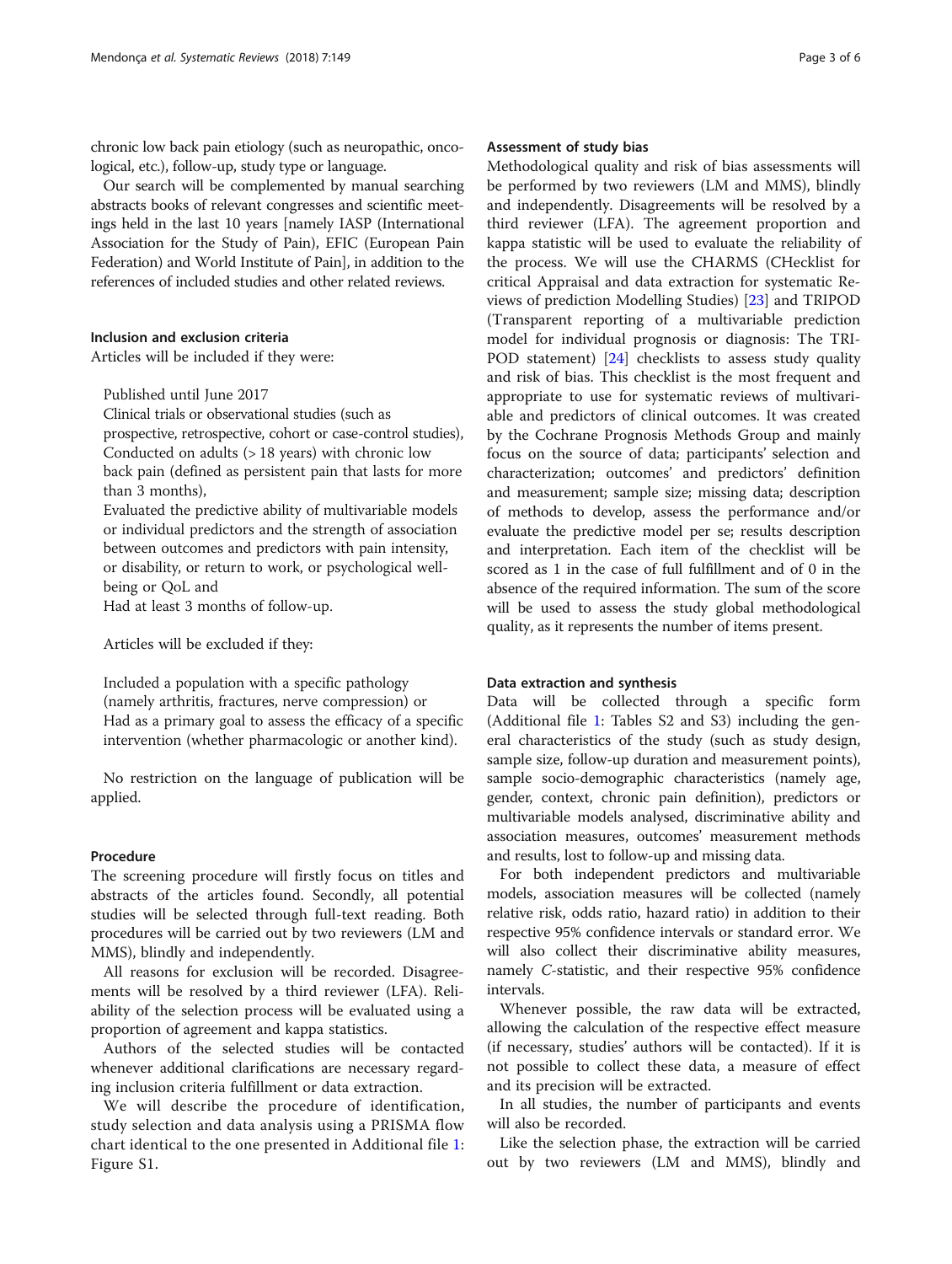independently, and disagreements will be resolved by a third reviewer (LFA).

Covidence systematic review software (Veritas Health Innovation, Melbourne, Australia. Available at [www.covidence.org\)](http://www.covidence.org) will be used in the screening phase and data extraction. We have also used this software to detect possible duplicates. The removal of such duplicates will be made individually and carefully, assessing if it was adequately identified.

As this review will analyse the value of multivariable models or predictors for predicting pain management outcomes, articles will be ordered by study type and CHARMS and TRIPOD scores.

## Analysis

A descriptive analysis of studies characteristics, methodologic quality, vote counting of studied multivariable models or individual predictors and statistically significant associations will be performed.

Meta-analysis will be attempted in the case we find two or more articles reporting the association between a specific or a group of variables and one of the CLBP clinical outcomes. With the help of Cochrane collaboration Rev-Man v.5.1® and Meta-DiSc software, data extracted from the primary studies will be analysed to perform quantitative synthesis through meta-analysis in order to obtain aggregate multivariable models' and individual predictors' association with clinical outcomes and also discriminative ability measures in the case of prognostic models.

We will calculate and present pooled odds ratio for predictors and C-statistic for multivariable models. To do so, we will use a random effects model. We have selected this model as we expect to have studies with widely different methodologies, designs and outcomes. Thus, we will conduct separate meta-analyses by study type and clinical outcome.

Heterogeneity will be evaluated using the Cochran Q test (significance level of 0.05), supplemented by the  $I^2$ statistic. We will consider the absence of heterogeneity as an  $I^2$  < 5% and/or a non-significant Cochran Q test, and slight to moderate heterogeneity as  $5\% < I^2 < 50\%$ ).

In case of severe heterogeneity  $(I^2 > 50\%)$  [[25](#page-5-0)], we will proceed to subgroup analysis by type of clinical outcome (pain intensity, disability, return to work, psychological well-being and QoL), follow-up duration (short versus long duration, defined as equal or inferior and superior to 6 months respectively [\[16](#page-5-0)], type of context (pain management clinics versus other therapeutic settings) and population characteristics (such as age). Also, meta-regression will be conducted, if there are at least five primary studies included in the analysis. Meta-regression will also be used to explore heterogeneity when there are at least five primary studies included.

The existence of publication bias will be evaluated through the construction of funnel plots.

## **Discussion**

CLBP is a complex condition caused and/or worsened by a myriad of factors  $[16]$  $[16]$  $[16]$  that create a heterogeneous population for which the same treatment will present different results [\[26\]](#page-5-0). To understand how these factors affect CLBP prognosis is of paramount importance to counsel patients, plan and select therapeutic programmes as well as assess these programmes' efficacy.

There are several systematic reviews and meta-analyses focusing on acute and subacute LBP prognosis and evolution to chronicity. On the other hand, to our knowledge, there are only five systematic reviews regarding CLBP prognosis [\[16](#page-5-0), [19](#page-5-0)–[21](#page-5-0), [26](#page-5-0), [27\]](#page-5-0) that present important limitations. The first systematic review being published on this topic focused only on predicting the return to work [[20](#page-5-0)]. More recent systematic reviews focused on predictors' impact again only in just one specific clinical outcome in CLBP, such as disability and return to work, respectively [[19](#page-5-0), [21](#page-5-0)]. One of the most comprehensive and broad reviews included studies only until 2003 [[20](#page-5-0)]. In the most recently published, the authors have only included randomized controlled trials published until 2010 [\[16\]](#page-5-0). Multivariable prognostic models were not reported in any of these systematic reviews. For all this, we considered that an up-to-date and broader view of the available evidence about this topic is urgent. Having this in mind, we have conducted this systematic review mostly trying to avoid criteria that would constrict available evidence identification and inclusion.

In an attempt to have the most global vision of all the evidence that exists around this topic and be able to discuss it and understand which should be the next steps for adequate future research, we chose not to select the population, study type (by design or methodological quality), etc. However, in order to put into perspective the studies and results presented, we will include a complete assessment of the study quality and risk of bias for all the included studies.

With our systematic review, we will address for the first time prognostic multivariable models' and composing univariate predictors' pertinence, include new evidence produced in the last 7 years and focus on subjects undergoing generic interventions or multidisciplinary programmes that better represent the clinical course of this condition, this is, without the effect of specific therapies.

We have excluded studies assessing the efficacy of specific interventions from our systematic review because, in the first place, we are interested in the prognosis of CLBP patients in real-life settings where such a prediction is more meaningful and, in general, informative. Efficacy studies are mostly experimental, comparative,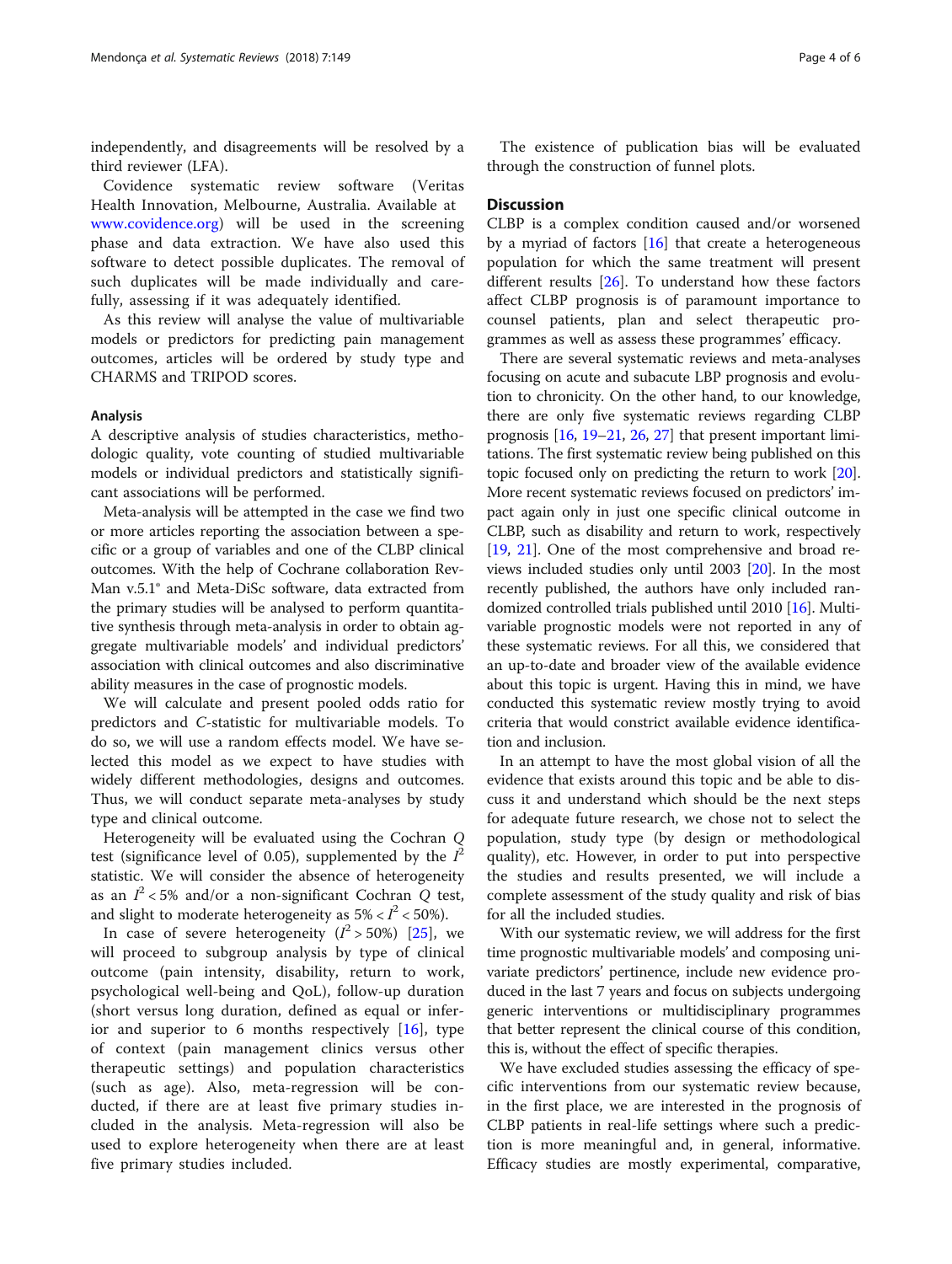<span id="page-4-0"></span>interventional and controlled randomized trials, typically focusing on the assessment of short-term outcomes and linked to a given intervention. The conditions in which these studies are undertaken, in general, are very different from those of real-life, usual care, and patient's experiences. So, they will not resemble or be adequately a representative of the prognosis of real-life CLBP patients. In the second place, we are primarily interested in predicting the prognosis of CLBP patients and not specifically in the efficacy of any given intervention. Efficacy studies generally present data very much focused on the assessment of the efficacy of the intervention and not necessarily representative of the "natural" prognosis of CLBP patients' population. In addition, it would be impossible to include all the interventions assessed in this context.

Our main goal was to answer to one of the recommendations of the Report of the National Institutes of Health Task Force that states that studies should "improve prognostic stratification of patients with CLBP" [9]. Therefore, this systematic review will identify and summarize the multivariable models and predictors of CLBP, enhancing pain management success by presenting, summarizing and discussing the best prognostic stratification tools in this context. Thus, this systematic review is expected to have, direct or indirect, major clinical impact.

A potential limitation of this study will be the difficulty of aggregating quantitative measures from several multivariable models and predictors since the different studies measure a wide range of clinical outcomes with a large diversity of instruments. But, on the other hand, it will allow the presentation and discussion of a comprehensive overview of the complexity of CLBP condition and its prognosis.

## Additional file

[Additional file 1:](https://doi.org/10.1186/s13643-018-0818-2) Table S1. Search terms used in the different search engines. Table S2. Extraction form for predictors. Table S3. Extraction form for multivariable models. Figure S1. Future PRISMA flow chart for the systematic review process. (DOCX 46 kb)

#### Abbreviations

CHARMS: CHecklist for critical Appraisal and data extraction for systematic Reviews of prediction Modelling Studies; CLBP: Chronic low back pain; CP: Chronic pain; EFIC: European Pain Federation; IASP: International Association for the Study of Pain; LBP: Low back pain; PRISMA-P: Preferred Reporting Items for Systematic review and Meta-Analysis Protocols; QoL: Quality of life; TRIPOD: Transparent reporting of a multivariable prediction model for individual prognosis or diagnosis: The TRIPOD statement

#### Funding

All authors' work was financed by Project "NORTE-01-0145-FEDER-000016" (NanoSTIMA) that is financed by the North Portugal Regional Operational Programme (NORTE 2020), under the PORTUGAL 2020 Partnership Agreement, and through the European Regional Development Fund (ERDF). This funding source had no role in the design of this study and will not have any role during its execution, analyses, interpretation of the data or decision to submit results.

#### Authors' contributions

LFA had the original idea for the systematic review. LM and MMS wrote the protocol. LFA, LM and MMS reviewed the search strategy and the protocol. All authors read and approved the final manuscript.

#### Ethics approval and consent to participate Not applicable

## Consent for publication

Not applicable

## Competing interests

All authors have completed the ICMJE uniform disclosure at [http://](http://www.icmje.org/coi_disclosure.pdf) [www.icmje.org/coi\\_disclosure.pdf](http://www.icmje.org/coi_disclosure.pdf) and declare financial support for the submitted work from FEDER through POCI-01-0145-FEDER-007746, funded by the Programa Operacional Competitividade e Internacionalização – COM-PETE2020 and by National Funds through FCT - Fundação para a Ciência e a Tecnologia within CINTESIS, R&D Unit (Reference UID/IC/4255/2013). Liliane Mendonça and Matilde Monteiro-Soares' work is financed by Project "NORTE-01-0145-FEDER-000016" (NanoSTIMA), financed by the North Portugal Regional Operational Programme, NORTE 2020, under the PORTUGAL 2020 Partnership Agreement, and the European Regional Development Fund (ERDF). No other relationships or activities appear to have influenced the submitted work.

#### Publisher's Note

Springer Nature remains neutral with regard to jurisdictional claims in published maps and institutional affiliations.

#### Author details

1 OBSERVDOR - Centro Nacional de Observação em Dor / NOPain - National Observatory for Pain, Porto, Portugal. <sup>2</sup>CINTESIS - Centro de Investigação em Tecnologias e Serviços de Saúde, Rua Dr. Plácido da Costa, s/n, 4200-450 Porto, Portugal. <sup>3</sup>MEDCIDS - Departamento Medicina da Comunidade Informação e Decisão em Saúde, Oporto, Portugal.

## Received: 15 January 2018 Accepted: 17 September 2018 Published online: 02 October 2018

#### References

- 1. Airaksinen O, Brox JI, Cedraschi C, Hildebrandt J, Klaber-Moffett J, Kovacs F, et al. Chapter 4European guidelines for the management of chronic nonspecific low back pain. Eur Spine J. 2006;15(2):s192–300.
- 2. Woolf A, Pfleger B. Burden of major musculoskeletal conditions. Bull World Health Organ. 2003;81:646–56.
- 3. Atlas SJ, Deyo RA. Evaluating and managing acute low back pain in the
- primary care setting. J Gen Intern Med. 2001;16(2):120–31. 4. Golob AL, Wipf JE. Low back pain. Med Clin N Am. 2014;98(3):405–28.
- 5. Freburger JK, Holmes GM, Agans RP, Jackman AM, Darter JD, Wallace AS, et
- al. The rising prevalence of chronic low back pain. Arch Intern Med. 2009; 169(3):251–8.
- 6. van Tulder M, Becker A, Bekkering T, Breen A, del Real MTG, Hutchinson A, et al. Chapter 3 European guidelines for the management of acute nonspecific low back pain in primary care. Eur Spine J. 2006;15(2):s169–s91.
- 7. Td S, Mills K, Brown BT, Herbert RD, Maher CG, Hancock MJ. Risk of recurrence of low back pain: a systematic review. J Orthop Sports Phys Ther. 2017;47(5):305–13.
- 8. Menezes Costa LC, Maher CG, Hancock MJ, McAuley JH, Herbert RD, Costa LOP. The prognosis of acute and persistent low-back pain: a meta-analysis. Can Med Assoc J. 2012;184(11):E613–E24.
- 9. Deyo RA, Dworkin SF, Amtmann D, Andersson G, Borenstein D, Carragee E, et al. Report of the NIH Task Force on research standards for chronic low back pain. Phys Ther. 2015;95(2):e1–e18.
- 10. Park TSW, Kuo A, Smith MT. Chronic low back pain: a mini-review on pharmacological management and pathophysiological insights from clinical and pre-clinical data. Inflammopharmacology. 2018. [https://doi.org/10.1007/](https://doi.org/10.1007/s10787-018-0493-x) [s10787-018-0493-x.](https://doi.org/10.1007/s10787-018-0493-x)
- 11. Baron R, Binder A, Attal N, Casale R, Dickenson AH, Treede RD. Neuropathic low back pain in clinical practice. Eur J Pain (London, England). 2016;20(6):861–73.
- 12. LdCM C, Maher CG, JH MA, Hancock MJ, Herbert RD, Refshauge KM, et al. Prognosis for patients with chronic low back pain: inception cohort study. BMJ. 2009;339:b3829.